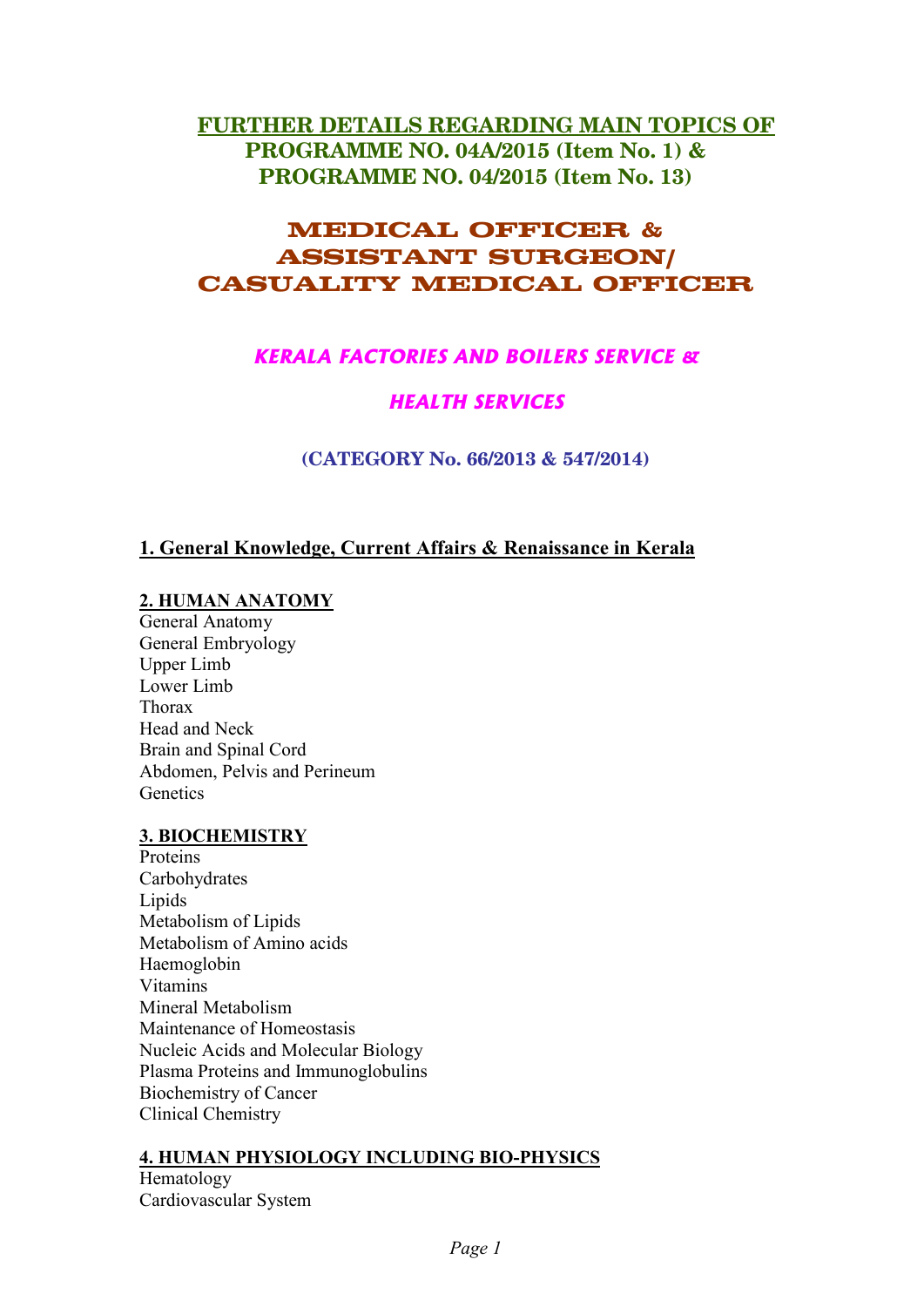**Respiratory System** Gastrointestinal System **Renal System** Skin and Temperature regulation Nerve - muscle physiology Nervous System **Special Senses** Audition Endocrinology Physiology of Reproduction

## 5. FORENSIC MEDICINE AND TOXICOLOGY

## **Forensic Medicine**

- 1. Definition of forensic medicine, forensic pathology and medical jurisprudence
- 2. Introduction to the subject, historical aspects of forensic medicine
- 3. Inquest procedures
- 4. Courts in India and their powers. Supreme Court, High Court, Sessions Court, **Assistant Sessions Court and Magistrate Courts.**
- 5. Court procedures. Summons, warrant, Conduct money, Oath / affirmation, types of witnesses, recording of evidence, conduct of doctor in witness box, perjury, hostile witness
- 6. Medical certificates and medico legal reports. Birth, death, wound, drunkenness, potency, offence cases, intimation, notification.
- 7. Death sex
- 8. Definition, diagnosis and certification (as per MCCD rules), somatic, molecular and brain death. Sudden natural deaths, suspended animation. Changes after death.
	- (a) Algor mortis, Livor mortis, Rigor mortis, cadaveric spasm, cold stiffening, heat stiffening
	- (b) Decomposition, modified forms of decomposition, estimation of time since death.
	- (c) Common post mortem artifacts.

### 9. Identification

- (a) Definition.
- (b) Identification of persons, dead bodies and remains of a person by sex, age, biometry, dental features, scars, moles, tattoos, dactylography, personal belongings, photography, superimposition, DNA.
- 10. Medico legal autopsy and exhumation
	- (a) Definition of medico legal and clinical / pathological autopsy.
	- (b) Objectives, procedures and formalities of medico legal autopsy.
	- (c) Preservation of articles and tissues of importance during autopsy.
- 11. Mechanical injuries or wounds
	- (a) Definition of wound, injury, hurt, assault, battery.
	- (b) Classification of injuries, description of blunt force and sharp force injuries.
	- (c) Fire arms principles, types, examination and interpretation of fire arm wounds. Comparison microscopy.
	- (d) Medico legal aspects of injuries: Difference between ante mortem and post-mortem injuries, determination of different types of injuries, defense wounds, hesitation cuts, fabricated injuries, simple and grievous hurt,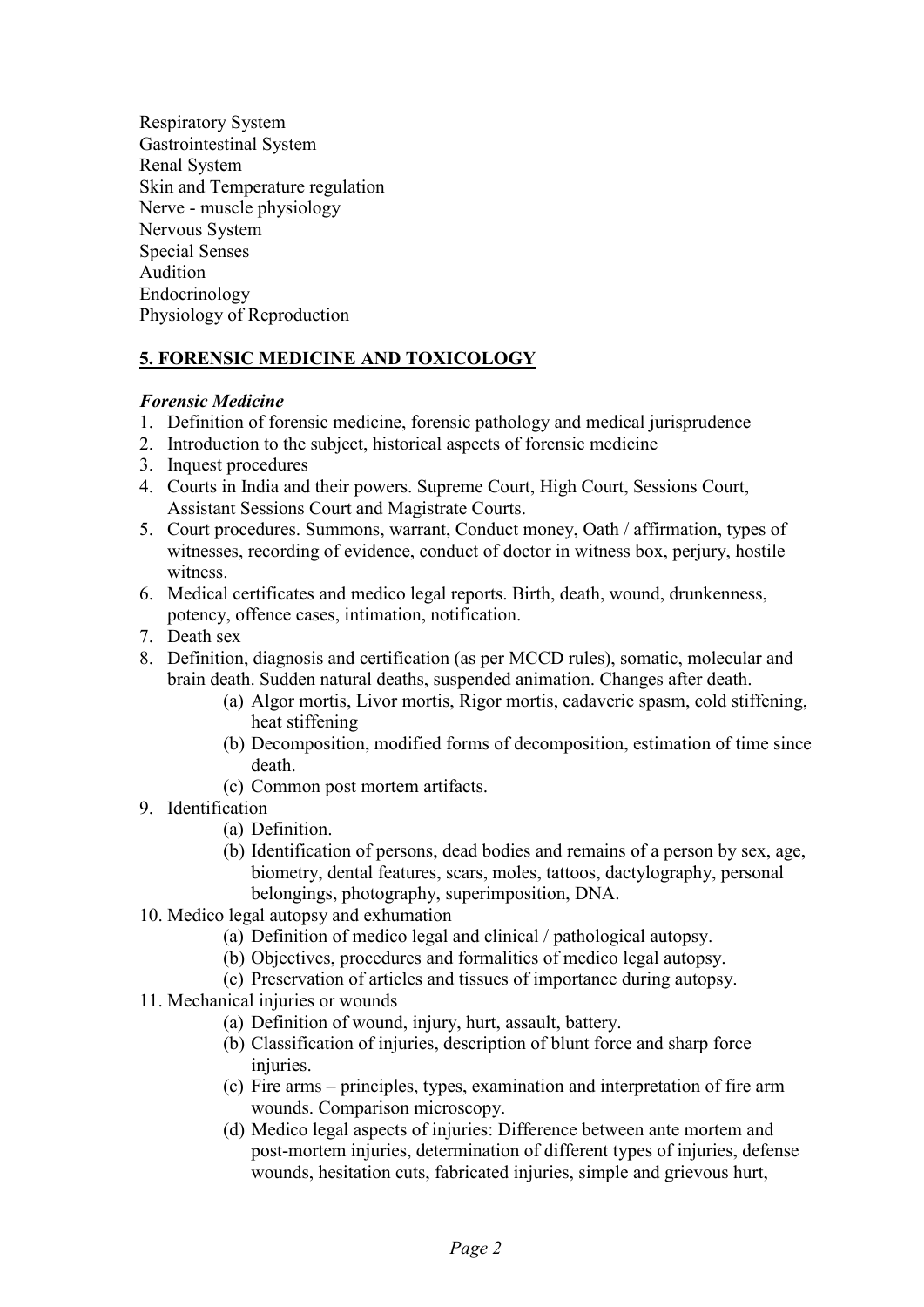suicidal, accidental and homicidal injuries, causes of death by mechanical injuries, legal classification of fatal injuries.

- $(e)$  Regional injuries: Injuries to head, neck, thorax, abdomen, pelvis, genitalia, vertebral column and bones.
- ( $f$ ) Injuries due to traffic occurrences.
- $(g)$  Injuries due to physical agents and their medico legal importance: Heat, cold, electricity and lightning. Explosion injuries.
- 12. Asphyxial deaths: Definition, causes, types, post-mortem appearances and medico legal significance of violent asphyxia deaths like hanging, strangulation, suffocation, smothering, choking, drowning, traumatic asphyxia.
- 13. Medico legal aspects of deaths due to starvation-forced feeding.
- 14. Human sexual functions:
	- (a) Potency, sterility, virginity, pregnancy, delivery.
	- (b) Abortion, MTP, sexual sterilization, artificial insemination and their legal aspects.
	- (c) Sexual offences and abnormal sexual practices.
	- (d) Legal aspects of the above.
- 15. Infant and childhood deaths: Viability and determination of intrauterine age of the foetus, live birth, still birth, dead born. Sudden infant death syndrome, child abuse.
- 16. Biological fluids:
	- (a) B $\alpha$  preservation and dispatch of samples, importance of blood groups in disputed paternity, hazards of blood transfusion.
	- (b) Seminal and salivary stains preservation, dispatch and importance of grouping.
	- (c) Principles of laboratory tests for identification of the above and interpretation of the results.
- 17. Forensic psychiatry:
	- (a) Definition and brief overview of common mental illnesses.
	- (b) True and feigned mental illnesses.
	- $(c)$  Civil and criminal responsibilities of mentally ill persons.
	- (d) Indian mental health act with special reference to admission, care and discharge of mentally ill persons.
- 18. Medical jurisprudence:
	- (a) Indian medical council and state medical councils, their functions and disciplinary control.
	- (b) Duties and rights and privileges of a registered medical practitioner.
	- (c) Professional conduct, etiquette and ethics in medical practice.
	- (d) Professional secrecy and privileged communication.
	- (e) Medical negligence: Civil, criminal, contributory negligence, vicarious responsibility, res ipsa loquitur, prevention of medical negligence and defence in medical negligence suits.
	- $(f)$  Consent: Types, age in relation to consent, consent in relation to mental illness and alcohol intoxication, consent in emergency situations.
	- $(g)$  Consumer protection act.
	- (h) Certification of births, deaths, illness, fitness, disability.
- 19. Forensic toxicology:
	- (a) Definition and general principles of management of a case of poisoning.
	- (b) Medico legal duties of a doctor in a case of poisoning, preservation dispatch of viscera for chemical analysis. Role of chemical examiner's laboratory and forensic science laboratory in brief.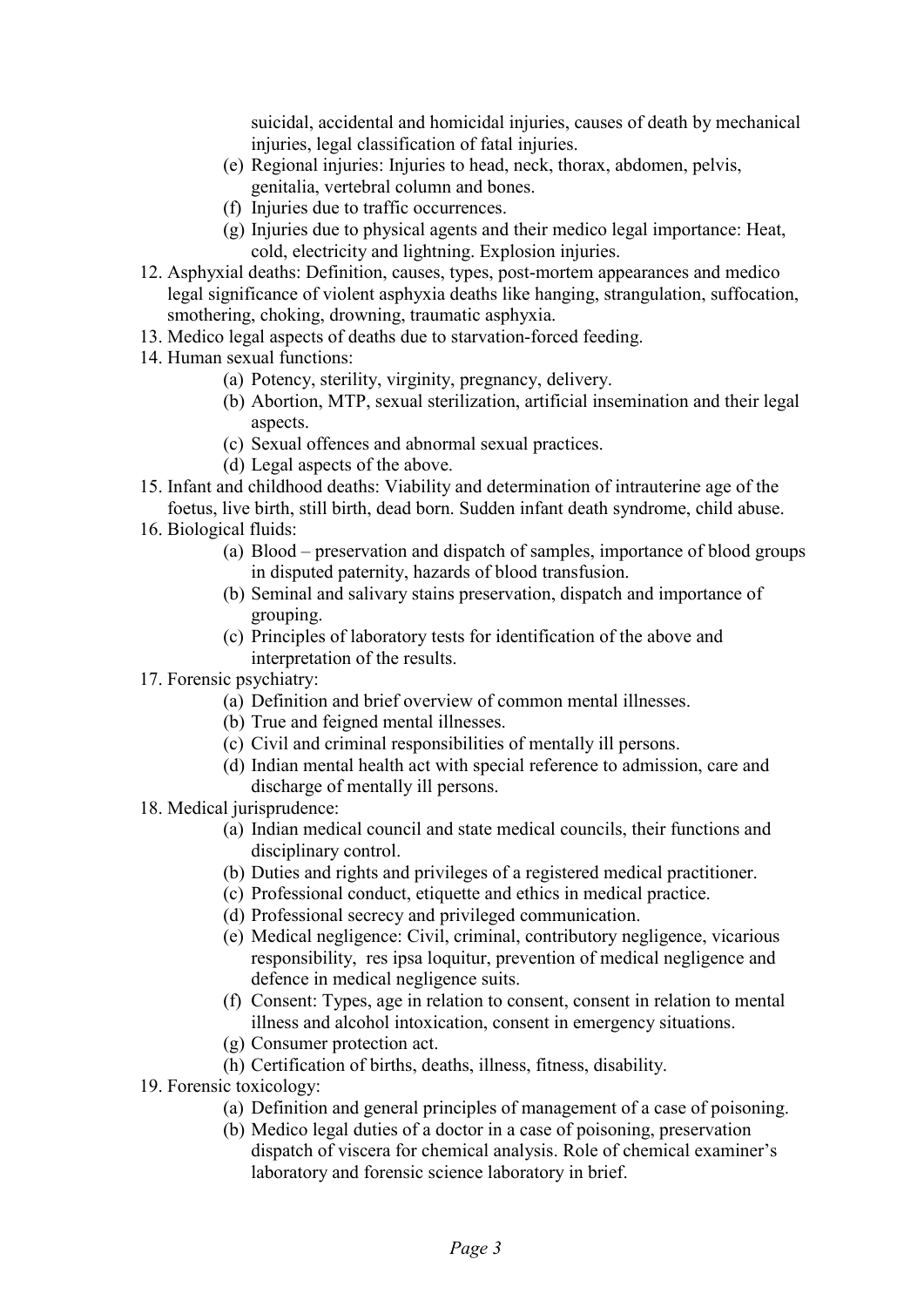- (c) Diagnosis and principles of therapy and medico legal aspects of the following poisons, giving special emphasis to those of regional importance.
	- Corrosive poisons: strong mineral acids, alkalies and organic  $i)$ acids – (carbolic, formic and oxalic acid).
	- Metallic poisons: Lead, Arsenic and Iron.  $\overline{ii}$
	- $\overline{iii}$ Animal poisons: snake and scorpion bites.
	- Deliriants: Dhatura, Cannabis and Cocaine.  $iv)$
	- Inebriants: Methyl and Ethyl alcohol.  $V)$
	- $\overline{vi}$ ) Asphyxiants: Carbon monoxide, carbon dioxide, Hydrogen sulphide and Cyanides.
	- Cardiac Poisons: Cerbera Odollam, Cerbera thevitia, Nerium  $vii)$ odorum
	- viii) Insecticides: Organophosphorous compounds, carbamates and Organocholoro compounds, Aluminium phosphide and Zinc phosphide.
- (d) Drug abuse and dependence.
- (e) Inorganic non metallic poisons: Phosphorous.
- (f) Organic vegetable irritants: Abrus precatorius, capsicum, calotropis, Semicarpus anacardium, Croton.
- (g) Convulsants: Strychnine.
- (h) Paralytic agents: Curare.
- (i) War gases and industrial gases.
- (i) Chloral hydrate
- (k) Mechanical poisons.

### **6. MICROBIOLOGY**

### I. General microbiology

- 1. Introduction to microbiology
- 2. Morphology of bacteria comparison with other microbial forms
- 3. Growth, nutrition culture media
- 4. Identification of bacteria
- 5. Bacterial genetics
- 6. Antibacterial agents and antibiotic sensitivity test
- 7. Infection Source and spread of infection
- 8. Sterilisation and disinfection
- 9. Response to microbial infections

### **II.** Systematic bacteriology

Gram positive Cocci-Stapohylococci, Streptococci, Pneumococci Gram negative Cocci- Neisseria Gram positive Bacilli-Corynebacterium, Listeria, Bacillus Mycobacteria, Nocardia, Actinomyces Clostridia. Nonsporing anaerobes Gram negative Bacillus-Haemophilus, Bordetella, Brucella, Enterobacteria / Yersinia Pseudomonas, Pasteurella, Acinetobacter Vibrio / Campylobacter Mycoplasma, Legionella, Rickettsia, Chlamydia Spirochetes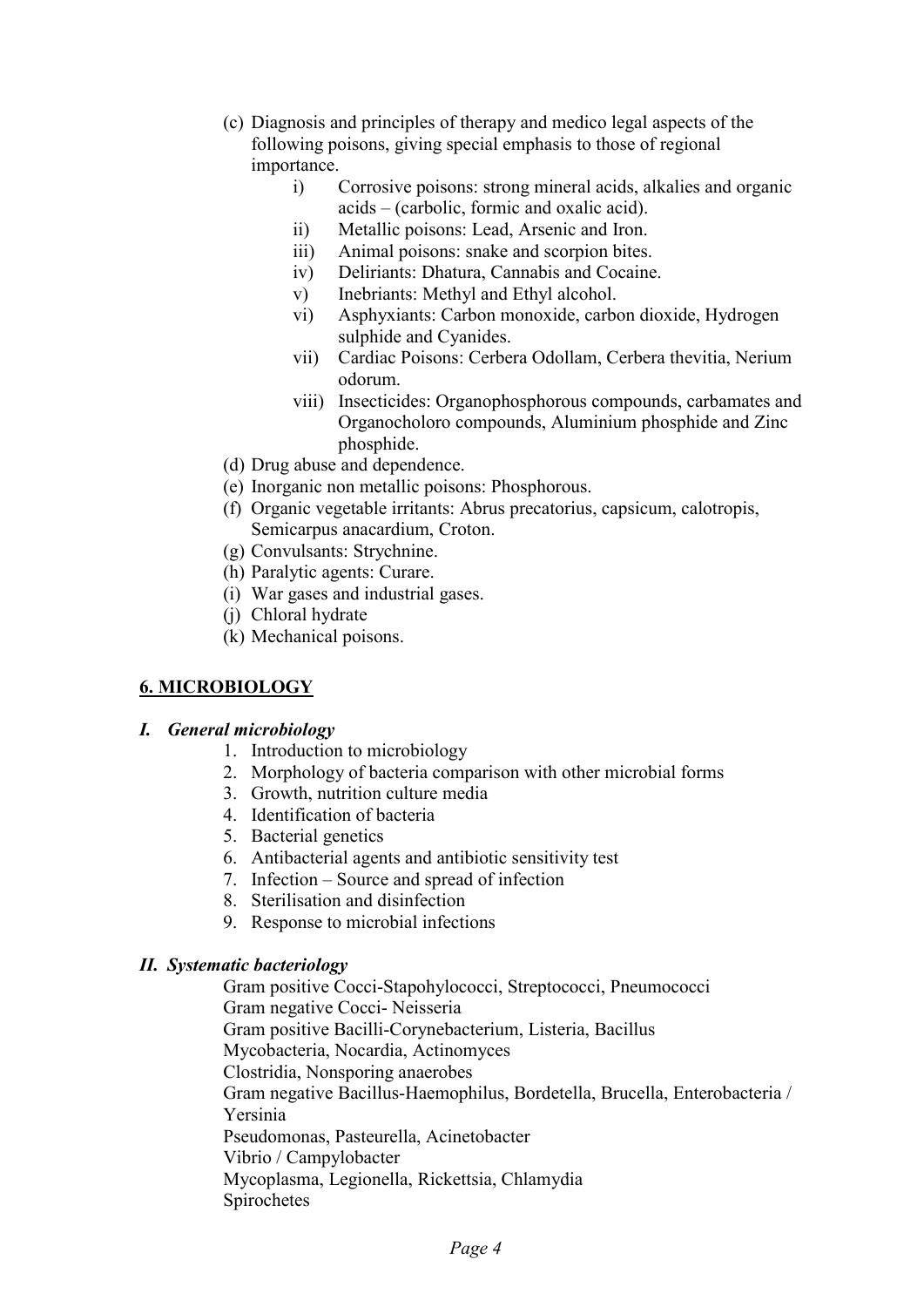## *<i>III. Virology*

- 1. General characteristics of viruses
- 2 Virus host interaction
- 3. Replication of virus
- 4. Pox virus, Herpes, Adenovirus
- 5. Papova, Retrovirus
- 6. Myxoviruses
- 7. Picorna virus
- 8. Hepatitis, Miscellaneous
- 9. Rhabdo virus
- 10. Arboviruses
- 11. Oncogenic viruses
- 12. Bacteriophages

## *IV. Immunology*

- 1. Introduction, classification, type and cells involved in immunity
- 2. Antigen, antibodies
- 3. Complement in health and diseases
- 4. Hypersensitivity
- 5. HLA antigens in health and diseases
- 6. Immunodeficiency diseases
- 7. Serological test in medical practices
- 8. Autoimmunity
- 9. Tumour and transplantation
- 10. Immunoprophylaxis and immunotherapy

## *V. Parasitology*

- 1. Introduction of parasitic disease
- 2. Protozoal infections Amoebiasis, Plasmodium, Leishmaniasis, Trypanosoma, Giardia, Balantidium, Cryptosporidium, Trichomonas, Toxoplasma, Pneumocystis – laboratory diagnosis of protozoal infection
- 3. Helminthus intestinal nematodes, tissue nematodes, cestodes, trematodes  $-$  laboratory diagnosis of helminthic infections

## *VI. Mycology*

- 1. Introduction classification of fungi and general principles of lab diagnosis
- 2. Superficial infections
- 3. Subcutaneous infections Mycetoma, Rhinosporidiosis
- 4. Systematic mycosis
- 5. Oppurtunistic fungi

## **7. PATHOLOGY**

Cell injury Infectious diseases Circulatory disturbances Growth disturbances Miscellaneous disorders Haematopathology Cardiovascular pathology Respiratory pathology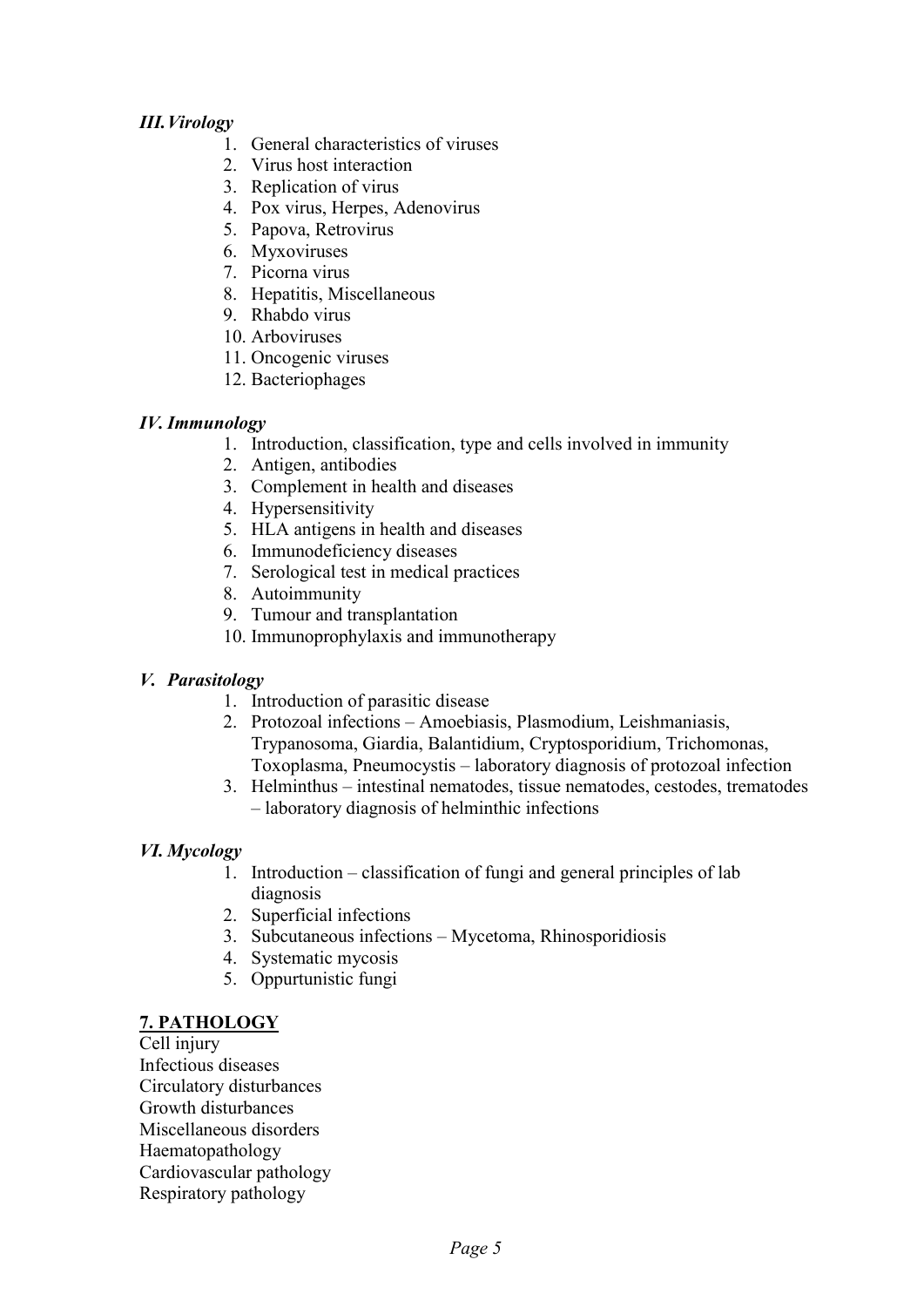Renal and urinary tract pathology Pathology of gastrointestinal tract Liver and Biliary tract pathology Lymphoreticular system. Reproductive system. Osteopathology **Endocrine Pathology** Neuropathology Dermato-pathology

## **8. PHARMACOLOGY**

General pharmacology and basic concepts of clinical pharmacology Autonomic nervous system Autacoids and related drugs Central nervous system Cardiovascular system Drugs affecting blood and blood formation Respiratory system **GIT** Drugs acting on Endocrine system Chemotherapy Toxicology Miscellaneous National health programmes Infective/Parasitic conditions Medical emergencies

## **9. COMMUNITY MEDICINE**

### I. Concept of health and disease

- 1. Definition, concepts and evolution (history) of public health
- 2. Definition of health, holistic concepts of health including the concept of spiritual health, appreciation of health as a relative concept, dimensions and determinants of health
- 3. Characteristics of agent, host and environmental factors in health and disease and the multifactorial etiology of disease.
- 4. Understanding the concept of prevention and control of disease
- 5. Understanding the natural history of disease and application of interventions at various levels of preventions
- 6. Introduction to various health indicators
- 7. Health profile of India

### **II.** Social and behavioural sciences

- 1. Concept of sociology and behavioural science, Clinico-socio-cultural and demographic evaluation of the individual, family and community
- 2. Assessment of barriers to good health and health seeking behaviour
- 3. Role of family in health and disease
- 4. Socio-cultural factors related to health and disease in the context of urban and rural societies
- 5. Assessment of socio-economic status, effect of health and illness on socioeconomic status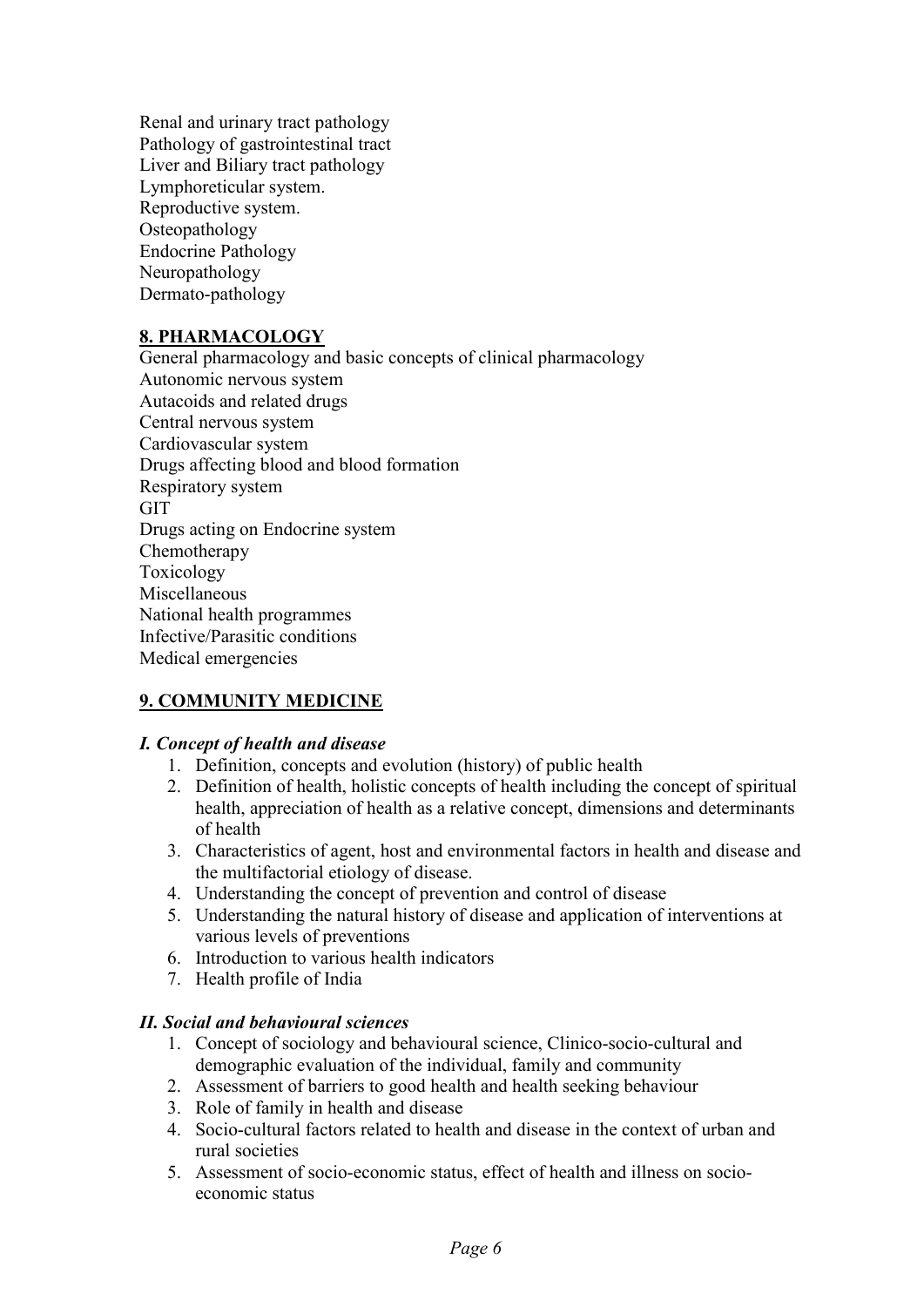- 6. Doctor-patient relationship
- 7. Social psychology, community behaviour and community relationship, hospital sociology and psychology
- 8. Social security health insurance: Organized sector, unorganized sector, special groups (Eg: elderly)
- 9. Impact of urbanization on health and disease
- 10. Poverty link to health and disease and poverty alleviation programmes
- 11. Intelligence IQ and EQ
- 12. Personality Types, Interpersonal relationships
- 13. Attitude, Behaviour, habits
- 14. Emotions, frustrations, role of emotions in health and coping with emotions
- 15. Conflicts internal, interpersonal and conflict resolutions, defense mechanisms
- 16. Stress and coping skills integrated (Psychiatry)
- 17. Ethics
- 18. Learning Types and skills
- 19. Development and health interface poverty and health, poverty alleviation programme, health of the marginalized, sustainable and inclusive development
- 20. Gender and health including gender based violence, epidemiology of violence and its prevention and control life skill education

## *<i>III. Environment and Health*

- 1. Water: concepts of safe and wholesome water, sanitary sources of waterborne diseases, water purification process, water quality standards.
- 2. Physical, Chemical and bacteriological standards of drinking water quality and tests of assessing bacteriological quality of water
- 3. Health hazards of air, water, noise, radiation pollution.
- 4. Concepts of water conservation, rainwater harvesting and global warming.
- 5. Concepts of solid waste, human excreta and sewage disposal.
- 6. Awareness of standards of housing and its effect of housing on health.
- 7. Role of vectors in the causation of diseases.
- 8. Identifying the features of vectors and their control measures.
- 9. Life cycles of vectors and advantages and limitations of various vector control measures
- 10. Mode of action, application cycle of commonly used insecticides and rodenticides.
- 11. Urban waste management.
- 12. Recent issue in environmental health.
	- (a) Stockholm convention
	- (b) Basel convention
	- (c) Kyoto Protocol
- 13. Radiation prevention and control

Health promotion and education / communication for behavioural change (Information, education, communication) Nutrition Occupational health Bio-statistics Basic epidemiology Epidemiology of specific diseases: Communicable and noncommunicable Demography and vital statistics Reproductive and child health School health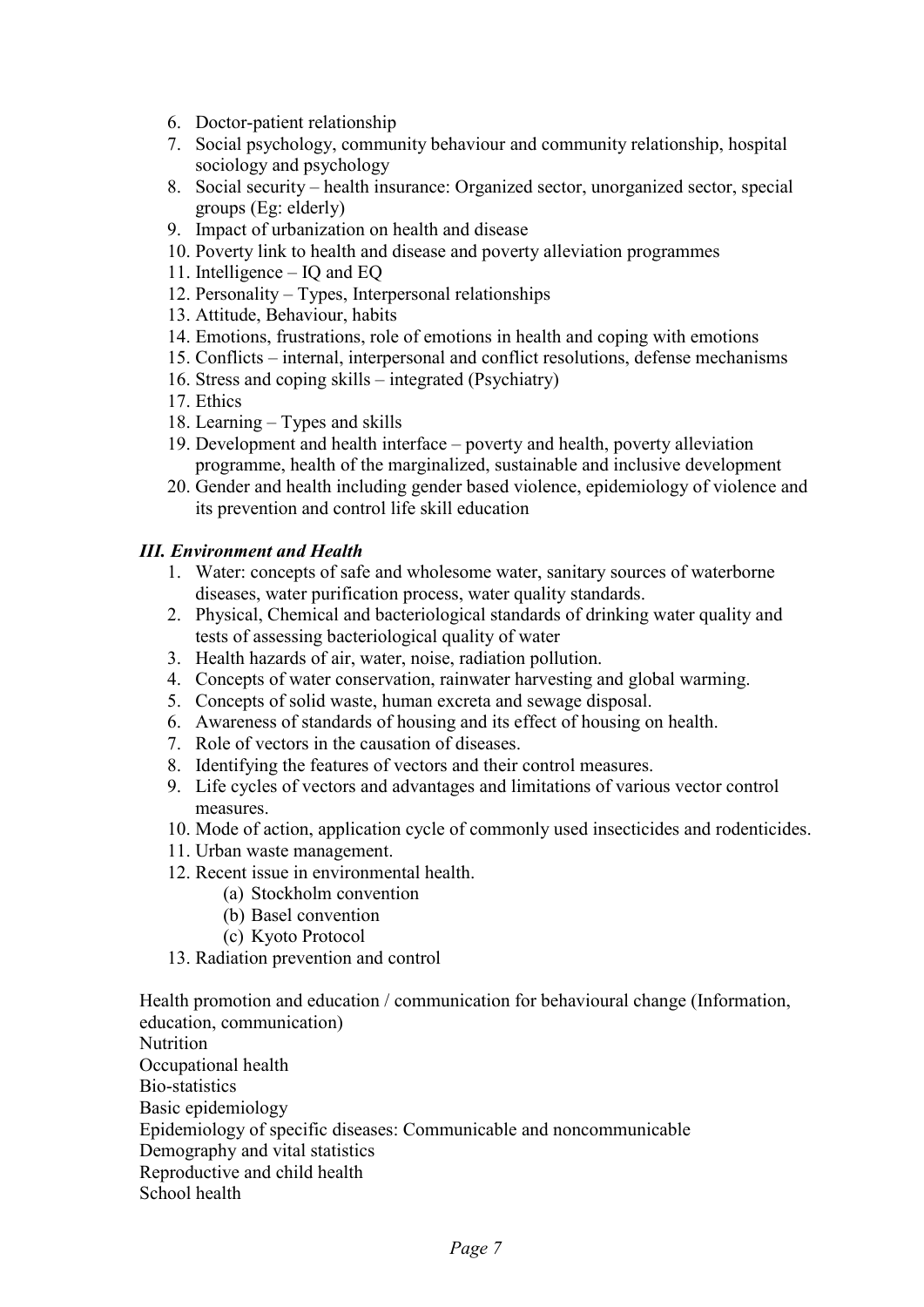Urban health Health care system in India Health planning, management and administration Disaster management Legislation and public health International health Health care waste management Health care of elderly Mental health and behavioural problems Development and health interface Genetics Disability

## **10. OPHTHALMOLOGY**

Acute conjunctivitis, Trachoma, Allergic conjunctivitis, Pingencula, ptervgium, Xerosis/ bitot spots, Dry eye, Angular conjunctivitis, neonatal conjunctivitis, subconj hemorrhager, D/D of conjunctival and limbal nodule

Chronic conjunctivitis. Dry eve, membraneous conjunctivitis, Inclusion conjunctivitis Corneal Inflammations: Corneal ulcers-bacterial, fungal, viral, Mooren's ulcer, Vitamin A deficiency and keratomalacia, exposure keratitis, neuroparlytic keratitis, corneal blindness, eye banking, eye donation, keratoplasty, arcus senilis, corneal oedema, deep / interstitial keratitis, degenerations and dystrophies, overview of keratorefractive surgery. Scleritis, episcleritis

Iridocylitis, Panophthalmitis, Endophthalmitis

Systemic associations of uveitis, Choroiditis, Coloboma iris, ocular albinism, vitreous hemorrhage – causes

Synchisis syntillans, Asteroid hyalosis.

Angle closure glaucoma, open angle glaucoma, steroid induced glaucoma, lens induced glaucoma including surgery and management

Cataract and management, cong. Conditions, surgery and complications, lens abnormality, secondary glaucomas, congenital glaucoma

Fundus changes in diabetes, hypertension, anaemias, pregnancy induced hypertension, haematological disorders, myopia

Photocoagulation

Retinal vascular diseases

Central retinal artery occlusion, central retinal vein occlusion, retinal detachment, retinopathy of prematurity, retinitis pigmentosa, retinoblastoma, Pappilledema, optic neuritis, optic atrophy

Awareness of amblyopia, types of squint, paralytic, non-paralytic

Common causes of proptosis, orbital cellulites, cavernous sinus thrombosis

Dacryocystitis – congenital, acute, chronic, epiphora

Ectropion entropion, trichiasis, ptosis, Iagophthalmos, symblepharon, blepharitis, Chalazion, refractive error, myopia, hypermetropia, Astigmatism, presbyopia, aphakia / pseduophakia, Anisometropia, overview of keratorefractive surgery.

Chemical injuries, open globe injuries, closed globe injuries and first aid treatment including sympathetic injuries.

Siderosis bulbi, Chalcosis, medico legal aspects.

Definition and types of blindness.

Causes of blindness

Promotion of eve donation

NPCB, Vision 2020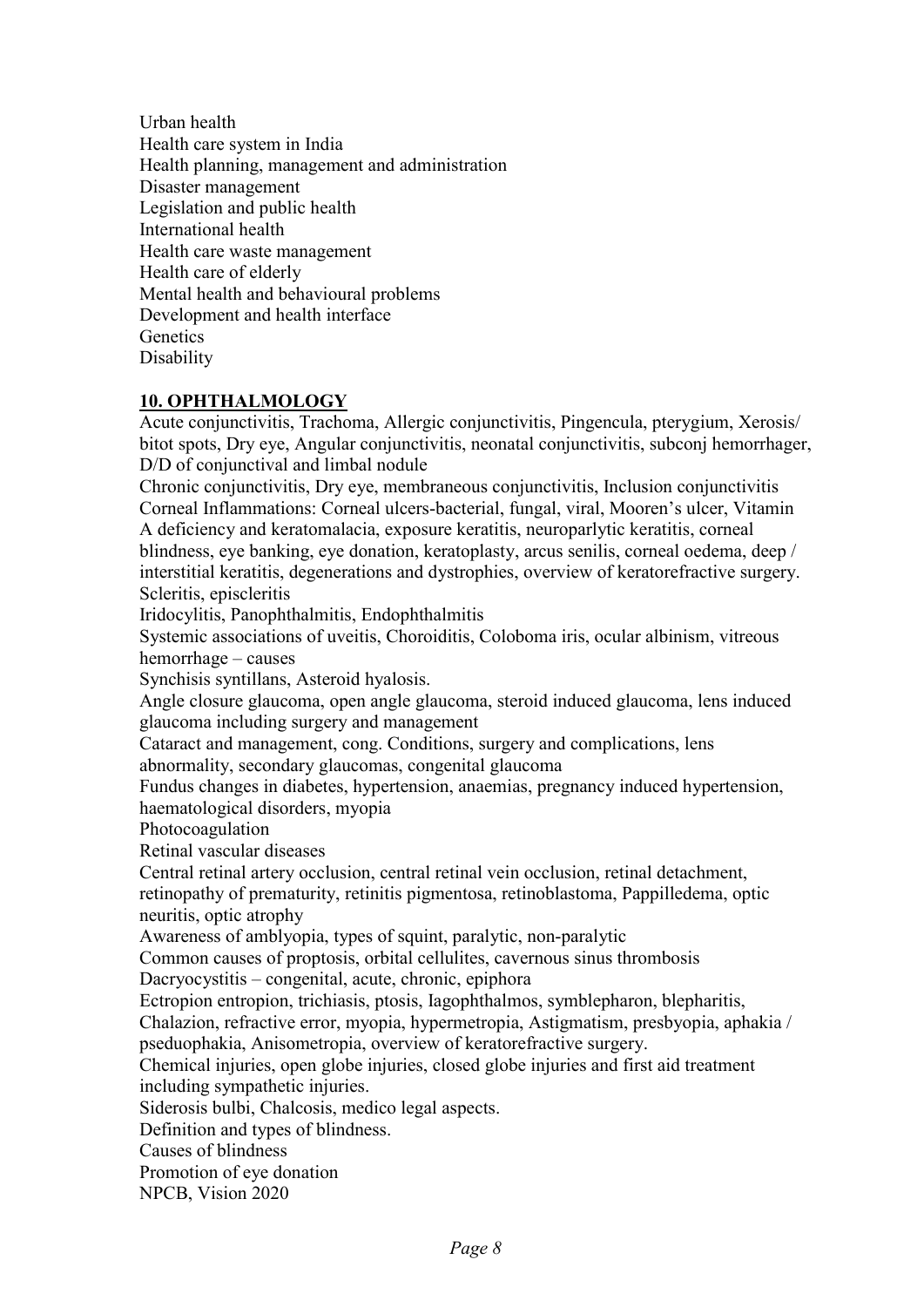## Eve camps

Symptomatic disturbances of vision, overview of recent advances in ophthalmology Lasers in Ophthalmology Enucleation – Indication, technique Eve and systemic diseases including AIDS Causes of sudden / partial / painless dimension of vision Ocular malignancy – retinoblastoma and malignant melanoma of choroid Pharmacology Chronic side effects of systemic medication, local anaesthetics, viscoelastics, steroid and **NSAIDS** 

## 11. OTORHINOLARYNGOLOGY

## **Ear**

Introduction to diseases of ear Topics: Diseases of external ear (with special mention on wax, otomycosis, foreign body, keratosis and malignant otitis externa. Diseases of middle ear: Acute otitis media, otitis media with effusion, chronic suppurative otitis media – TTD, AAD, complications of middle ear infections. Deafness – classification, causes, investigations, early detection of deafness in children and rehabilitation (special mention to audiometry, otosclerosis, learning and speech rehabilitation.

Disease of inner ear: Vertigo – classification, causes, investigations and management (special mention of Meniere's disease, positional vertigo and acoustic neuroma)

## **Nose and paranasal sinuses**

Rhinitis - etiology, classification and management (special mention of allergic rhinitis, atrophic rhinitis and allergic fungal rhino-sinusitis.)

Acute sinusitis (in detail), chronic sinusitis (in detail)

Complications of infections of nose and paranasal sinuses

Facio-maxillary injuries (in detail), epistaxis, DNS and nasal polyp (special emphasis on FESS)

Tumours of nose and PNS (special mention of inverted papilloma, naso-pharyngeal angiofibroma and malignancy)

## **Throat**

 $\boldsymbol{I}$ 

Tonsils and adenoids (special mention of Qunisy, patches in oral cavity and pharynx) Neck space infections – Ludwig's angina, retropharyngeal and parapharyngeal abscess Hoarseness – diagnosis and management

Stridor – diagnosis and management

Malignant lesions of larynx and laryngo-pharynx

Dysphagia – causes, investigations and management (special mention of malignancy) Foreign bodies of aero-digestive tract – diagnosis, management and complications, endoscopies in ENT

## **12. MEDICINE AND ITS ALLIED SPECIALITIES**

## **Nutrition and nutritional disorders**

- (a) Nutrition requirements
- (b) Protein calorie malnutrition in adults
- (c) Obesity
- (d) Vitamin deficiencies
- (e) Vitamin excess
- (f) Hypo and Hypervitaminosis A  $&D$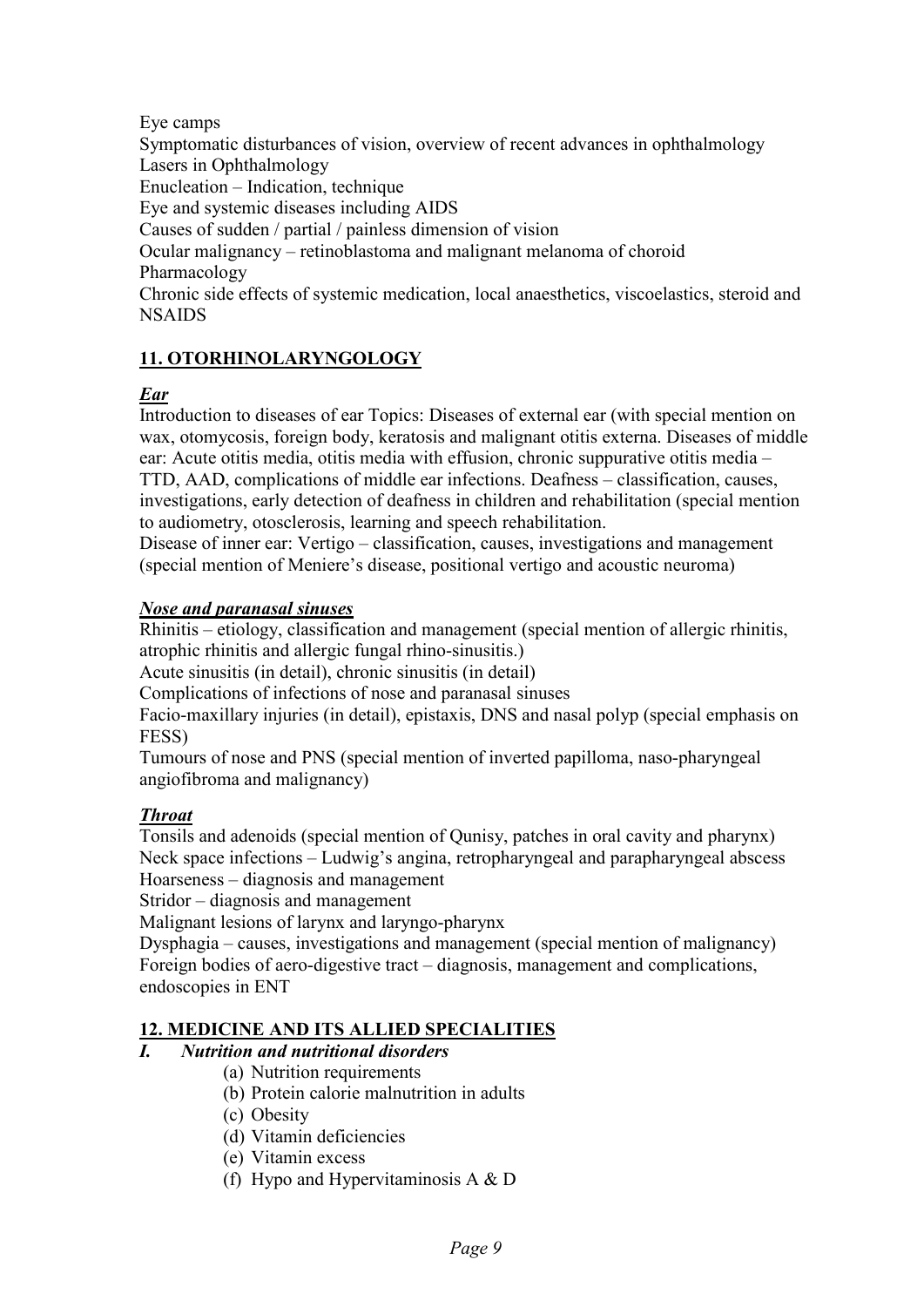#### $II.$ **Fluid and electrolyte balance**

- (a) Hypovolemia and dehydration
- (b) Acidosis
- (c) Alkalosis
- (d) Hyponatremia + Hypernatremia
- (e) Hypokalemia + Hyperkalemia

### **III.** Disturbance of body temperature

### **Infections**

Approach to fever and PUO URI including sinusitis LRTI – Bronchitis and community acquired pneumonia Tuberculosis Gastroenteritis, Cholera, food poisoning Amoebiasis Helminthic infections, Bacillary dysentery Acute viral hepatitis chronic Viral hepatitis malaria Filariasis Chickenpox, Herpes zoster Dengue fever, Chickungunya Typhoid, Leptospirosis Common exanthematous fevers Skin and soft tissue infections including cellulitis UTI **HIV AIDS** Sepsis Rabies Tetanus Common fungal infections Influenza and other respiratory viral infections **Brucellosis** Ricketsia Meningitis Common gram negative infections Common gram positive infections

## **IV.** Immunology

Role of B and T Lymphocytes Immunoglobulin Immune reaction Anaphylaxis, Urticaria, Angioedemas

#### V. **Primary Immune deficiency disorders**

VI. Genetics Clinical Genetics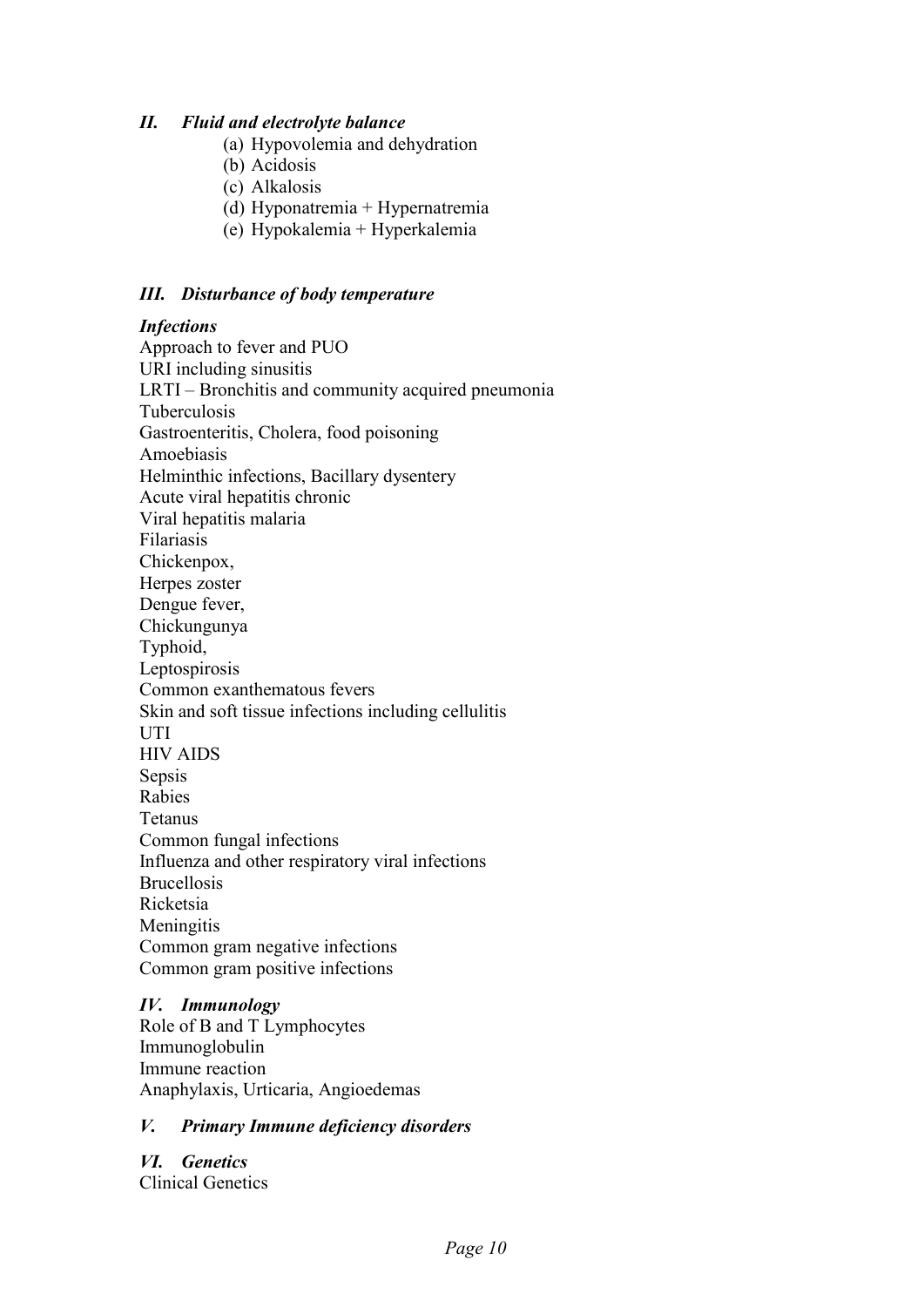### **VII.** Environmental and occupational problems

- (a) Common poisonings organophosphate and carbamate sedatives, hypnotics, antipsychotics. TCA. Rat poison + paracetamol. formic acid. methyl alcohol, Odollum
- (b) Bites and stings, snake bite, scorpion sting  $+$  others
- (c) Alcohol abuse
- (d) Radiation hazards
- (e) Hanging, drowning, electrical injuries

### **VIII. Medical disorders in pregnancy**

### $IX.$   $CVS$

Coronary circulation Coronary artery diseases ECG and X-ray interpretation Rheumatic fever and RHD Congenital heart disorders Corpulomonale Hypertension and hypertensive heart disease Cardiac failure Peripheral vascular diseases Infective endocarditis Cardiomyopathies Pericardial disease Rhythm disturbances  $DVT + \text{pulmonary embolism}$ 

#### **GI** system  $\boldsymbol{X}$ .

Approach to patient with Jaundice Approach to patient with Ascites Physiology of absorption and investigation procedures Acid peptic diseases Malabsorption syndrome and tropical sprue Drug / toxin induced hepatitis and NASH **IBS** Inflammatory bowel disease Disease of colon and rectum Abdominal tuberculosis Chronic liver disease Upper GI bleed Haemochromatosis and Wilson's disease

### XI. Respiratory system

Bronchial asthma **COPD** Suppurative lung disease Pleural diseases Bronchogenic carcinoma Respiratory failure  $ILD$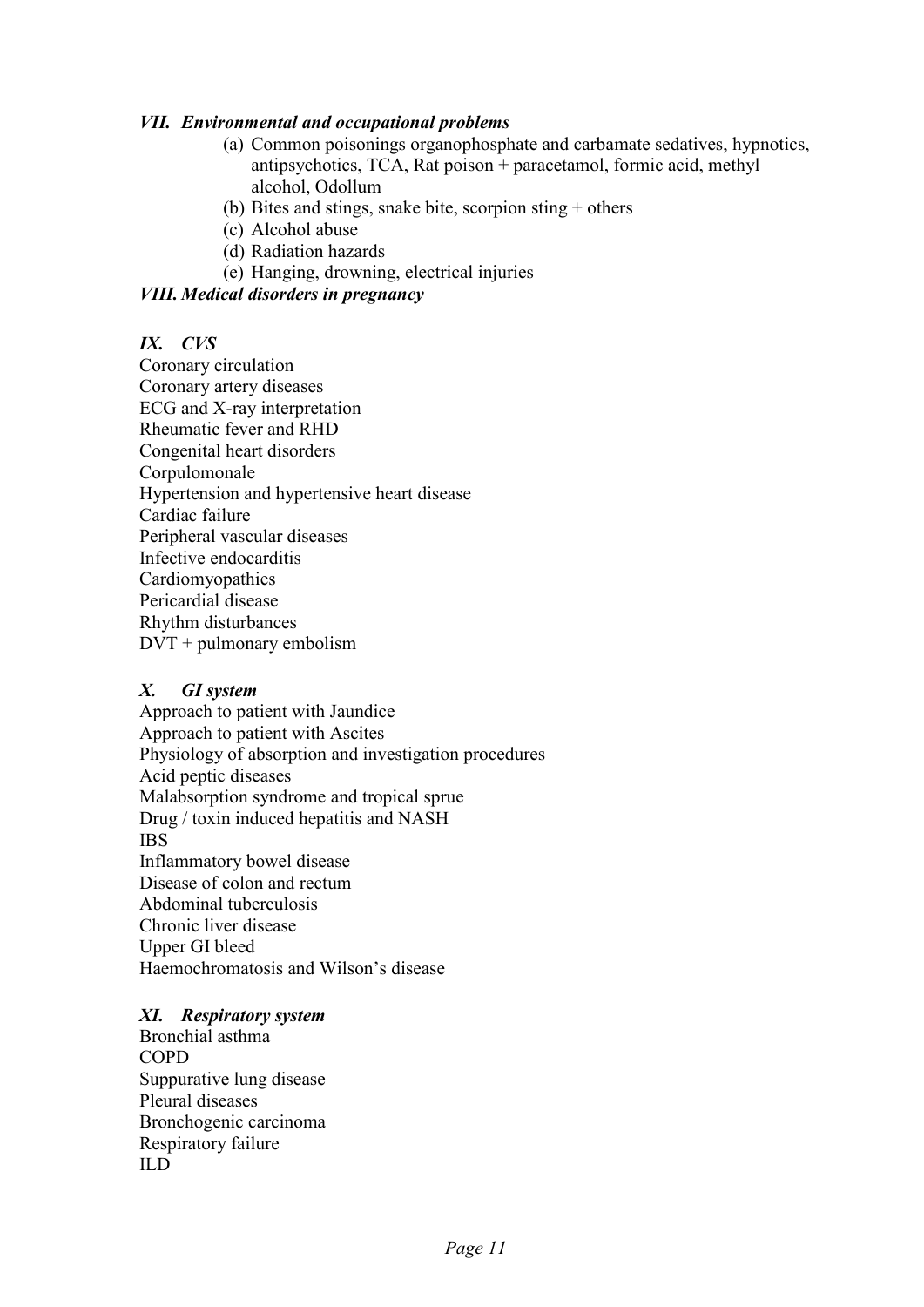### **XII.** Haematology

Bleeding disorders Coagulation disorders **Acute Leukemias** Chronic Leukemias Haemolytic anaemias Fe Deficiency anaemia Macrocyte and Megaloblastic anaemia Plasma cell disorders Polycythemia Lymphoma Aplastic anaemia + Agranulocytosis HUS and TTP

### **XIII.** Renal medicine

Acute renal failure Chronic renal failure Glomerular disease Nephrotic syndrome RFT

### XIV. Central nervous system

Functional Anatomy Physiology and Investigation Migraine and cluster headache Seizures and epilepsy Ischemic **Stroke** Hemorrhagic stroke Approach to a case of vertigo Extrapyramidal disorders Peripheral Neuropathy Spinal cord disorders Motor neuron disease and myasthenia CNS tuberculosis Demvelination Cerebellar disorders Dementias, Delirium Pituitary dysfunction and tumour Endocrine disease related to gonads

### XV. Geriatrics

Normal ageing and age-related common problems Drug therapy in elderly

### XVI. Critical care

Severe sepsis and shock Acute LVF + Acute severe asthma Cardiopulmonary resuscitation status Epileptics Approach to coma Management of hepatic encephalopathy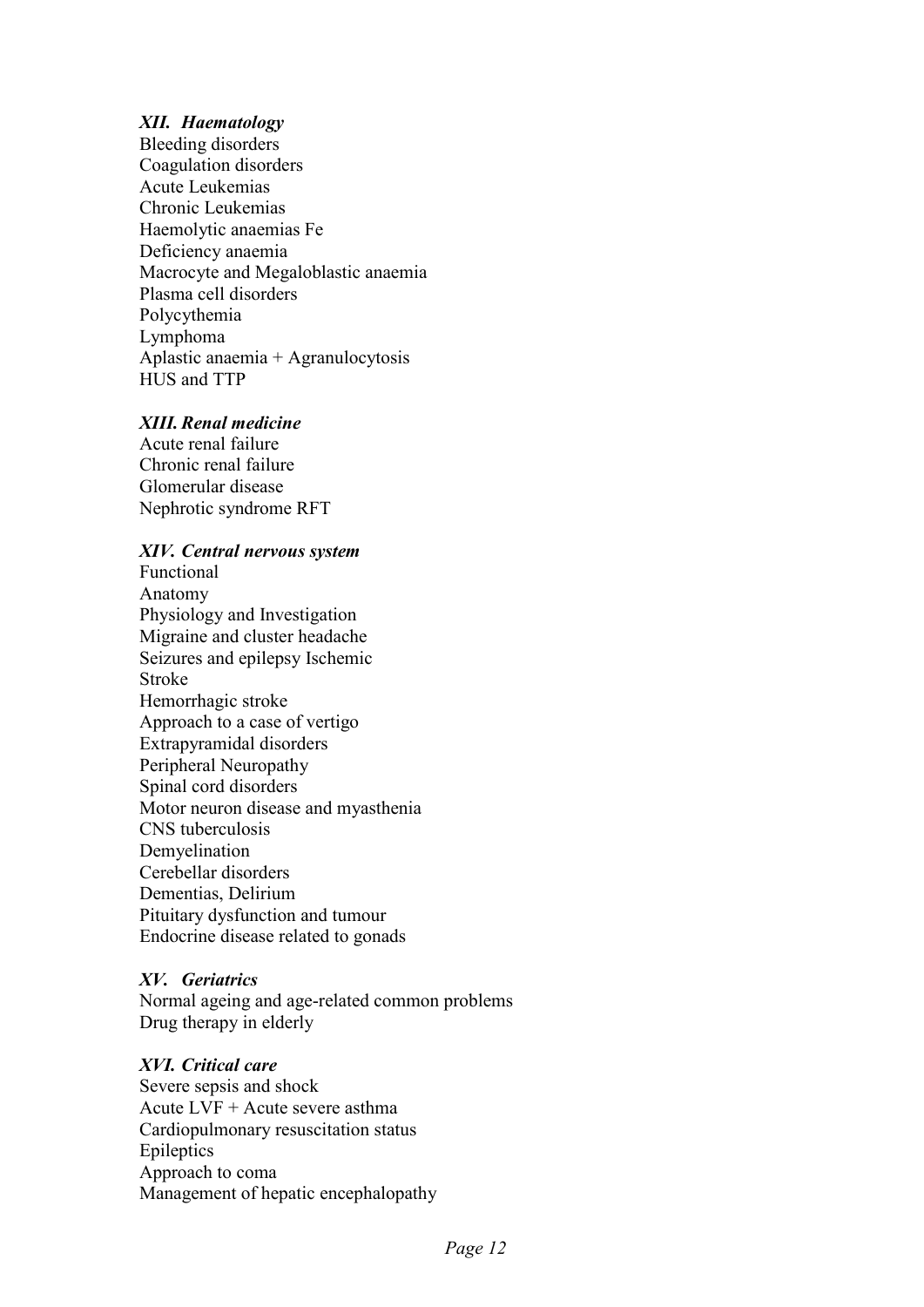**DIC** Emergency management of acute coronary syndrome Bioterrorism and disaster management

### **XVII.** Rheumatology

Rheumatoid arthritis **SLE** Spondyloarthopathies Degenerative joint disorders Approach to chronic backache Inflammatory muscle disease

### **XVIII.** Endocrine disease

Diabetes Mellitus Hypothyroidism Hyperthyroidism Thyroiditis and other thyroid disorders Parathyroid disorders + Tetany Metabolic bone disease + Osteoporosis + Vitamin deficiency Cushings disease  $+$  syndrome Addison's disease

## XIX. Pain and principles of palliative care

Assessment and treatment of chronic pain

### XX. Clinical pharmacy and therapeutics

General principles of drug therapy Common drug interactions Common adverse reactions Monitoring drug therapy Rational prescription writing

### **13. PSYCHIATRY**

Classification of psychiatric disorders Aetiological factors in psychiatric disorders Clinical interview and mental state examination Organic brain syndrome Substance abuse Bipolar disorders Depressive disorders Schizophrenia Major manifestation of psychiatric illness Treatments used in psychiatric illness Neurotic, stress related and somatoform disorders Sleep disorders Legal aspects of psychiatry

## 14. RADIOLOGY

Production of X-rays **Biological changes** Skeletal radiology chest and Mediastinum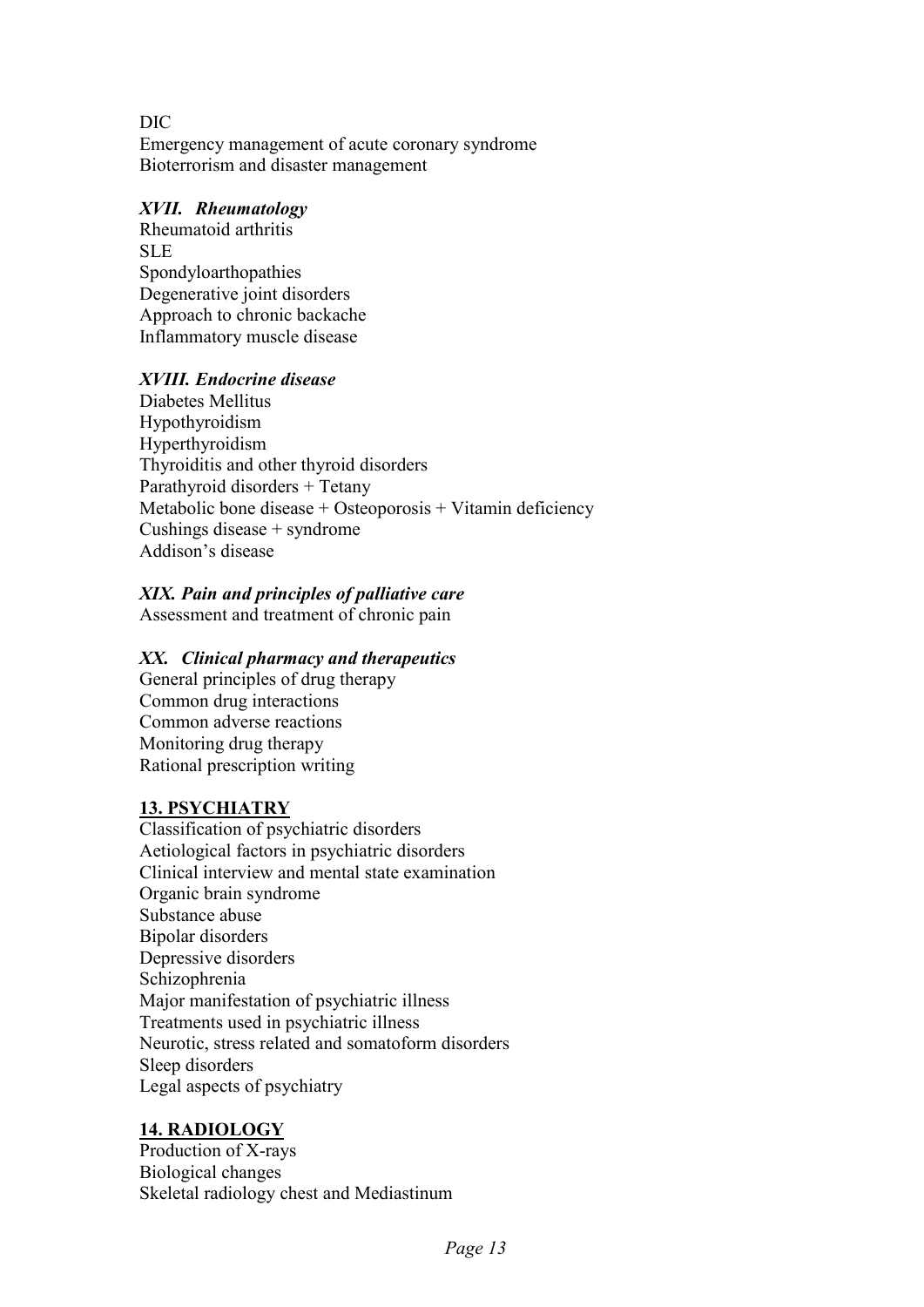Gastrointestinal system Hepatobiliary system Genitourinary system Neuroimaging modalities Emergency radiology

### **15. DERMATOLOGY**

Infections of skin Eczematous dermatitis Bullous skin lesion collagen disorder Pigmentary disturbances Maculopapular, Squamous lesion Neoplastic lesions Lesions of skin appendages Gastrogenic disorders Leprosy and national leprosy control programmes

## **16. SURGERY AND ITS ALLIED SPECIALITIES**

Principles of Surgery, genetics, history of surgery, surgical ethics

## **Trauma**

Metabolic response to trauma Wound healing and complications Critically injured patient including Triage ATLS, poly trauma, disaster management Different types of wounds and their management Shock: Types, pathogenesis and management, Haemorrhage, Haemostasis, Blood transfusion, Burns Fluid and electrolyte balance, nutritional support Pre-operative and post-operative care – emphasis on intensive care and high dependency sterilization Surgical sepsis – specific infection. Nosocomial infection, antibiotic policy Immunology and organ transplantation, HIV and surgeon, Hepatitis B Principles of imaging techniques Suture materials and anastomosis Skin and soft tissues Normal structure – Ulcers, sinus and fistula, cysts and benign tumours Pre-malignant conditions, malignant tumours, skin cover Arteries - Applied anatomy and physiology, investigation, trauma, acute ischaemia, chronic ischaemia, Arterial aneurysms and A. V. fistula, amputations Veins - Applied anatomy and physiology, varicose veins and venous ulcers, DVT and superficial thrombophlebitis Lymphatics and lymph nodes - Applied Anatomy and physiology, lymph oedema – primary, secondary, lymph cyst - cystic hygroma Inflammations – Lymphangitis, lymphadentis, malignant neoplasms – lymphomas Head and neck - Head injuries, facio maxillary injuries, salivary glands, mouth and face, cleft lip, cleft palate, oral cancers and premalignant conditions, jaw tumours, ranula, misc-Branchial cysts, arid fistula, carotid body tumours. Thyroid and parathyroid thyroglossal cyst and fistula Breast - Applied anatomy and physiology, investigation, fibrocystic diseases, inflammation, tumours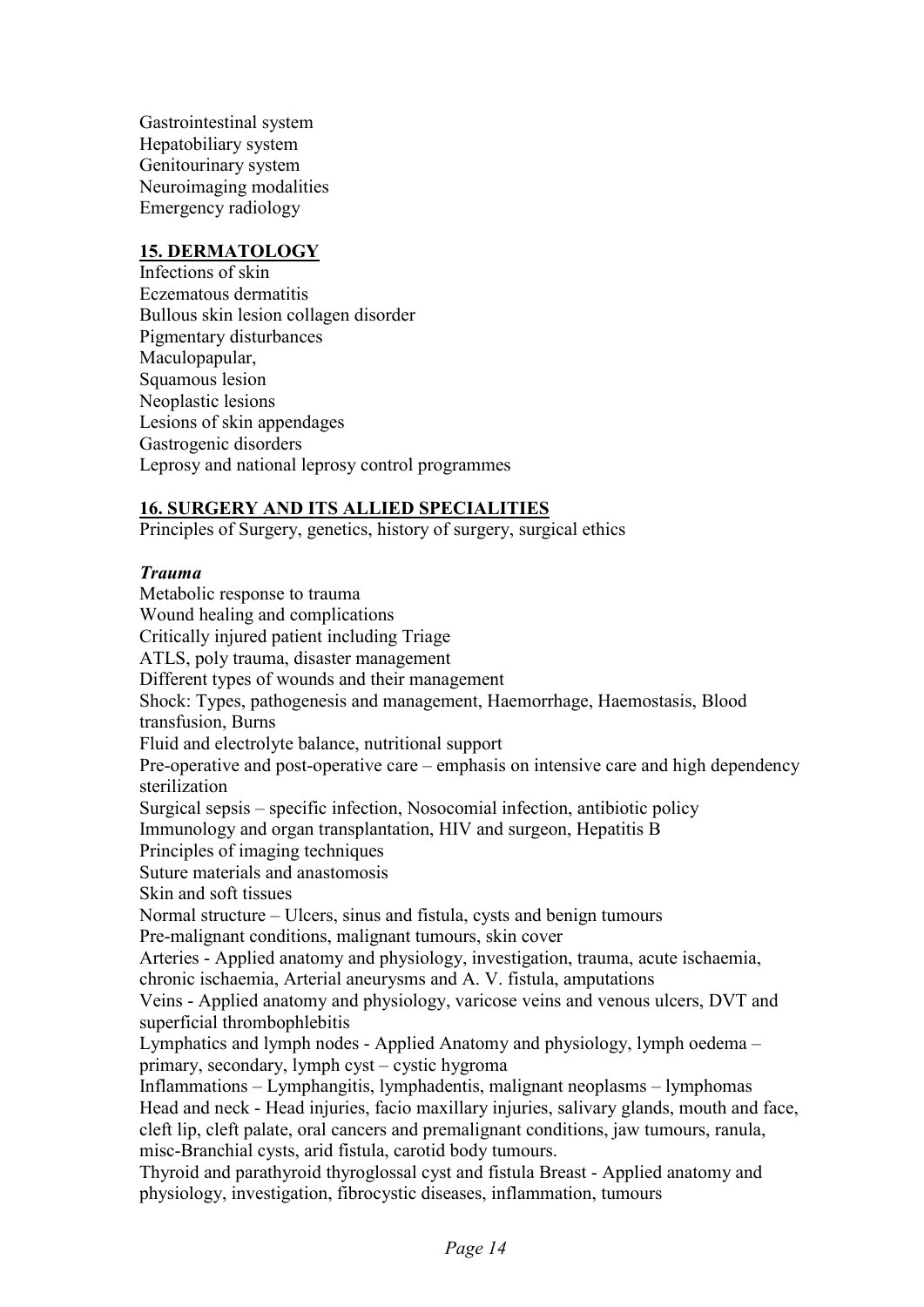Chest – diaphragm, mediastinum, chest injuries: Thoracic outlet compression syndrome, heart and pericardium, pleura and lungs.

Gastrointestinal tract – oesophagus, anatomy and physiology, congential anomalies, dysphagia, achalasia and other motility disorders, oesophageal perforation, gastrooesophageal reflux diseases, tumours.

Stomach and Duodenum – Anatomy, physiology, embryology, congenital, peptic ulcer disease (APD), Upper GI haemorrhage, tumours, pyloric stenosis

Liver – Applied anatomy and physiology, trauma, liver abscess, cysts of the liver, portal hypertension, tumours, principles and management of obstructive jaundice.

Biliary system – congential disorders, gall stone, cholecystitis, Cholangocarcinoma Spleen – Anatomy and physiology, trauma – splenic conservation, indication for splenectomy

Pancreas – Anatomy, development and physiology, congenital anomalies, acute pancreatitis, chronic pancreatitis including calcific pancreatitis, tumours, surgical iaundice

Vermiform appendix - Anatomy, appendicitis, neoplasm

Small and large intestine – Anatomy, physiology, embryology, congenital disorders, inflammatory bowel disease including typhoid, tuberculosis, tumours, intestinal obstruction.

Rectum and anal canal – ano-rectal anomalies, prolapse, haemorrhoids, ano-rectal sepsis, fissure, fistula, tumour

Miscellaneous – Abdominal trauma, minimally invasive surgery, peritoneum and retroperitoneum, hernia and abdominal wall, mesentery, surgical audit and day care surgery

Genitourinary system – congenital conditions, trauma, infections, stones, hydronephrosis, tumours of kidney, tumours of bladder, retention of urinary bladder, haematuria, torsion, undescended testis, epididymo-orchitis, carcinoma penis, phimosis, prostate testicular tumours, benign prostatic hypertrophy, carcinoma prostate, adrenal gland surgery pheochromacytoma and conn syndrome.

## **17. ORTHOPAEDICS**

Traumatology

Definition of a fracture and types of fracture and general principles of management of fracture

Complications of fracture – open fractures and pathological fracture Fracture clavicle, fracture neck of humerus and shoulder dislocation Fracture humems (Shaft) and supracondylar fracture Intercondylar fracture and Olecranon fracture Elbow dislocation and forearm fracture Monteggia fracture and Galeazzi's fracture Colle's fracture and fracture scaphoid Fracture spine and traumatic paraplegia Fracture pelvis and hip fracture – fracture of femur Hip dislocation and fracture shaft of femur Meniscus tear and fracture patella Leg fracture Ankle injuries – Pott's fracture Hand injuries Extensor mechanism injuries of knee Fracture of tarsal bones Cold orthopaedics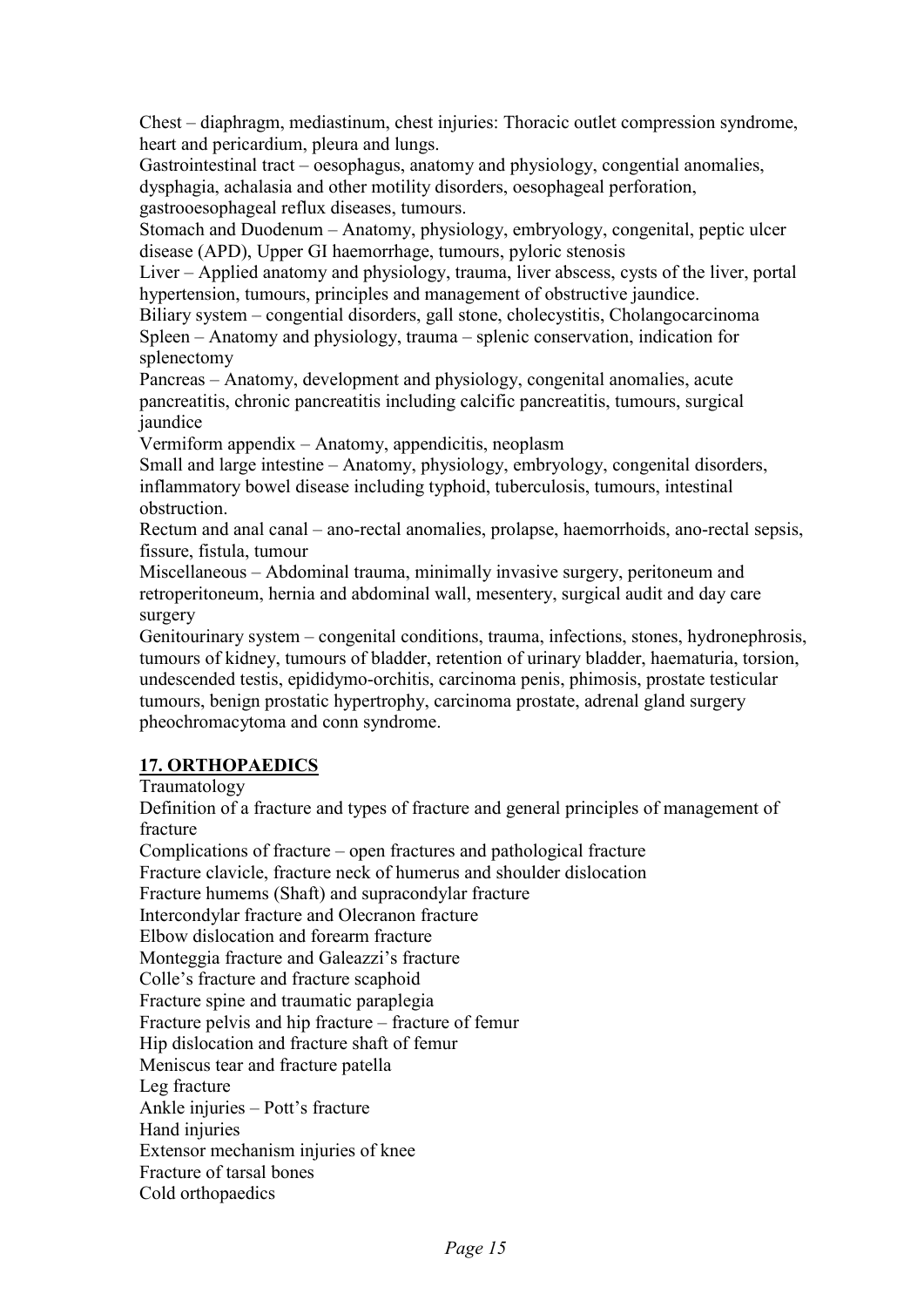## CTEV and flat foot

**CDH** 

Torticollis, congential pseudoarthrosis of tibia and arthreprophosis multiplex congenita ostemyelitis septic arthritis tuberculosis – spine, hip, knee, elbow, wrist and other sites Perthe's disease and slipped upper femoral epiphysis

Rickets and osteomalacia

Rheumatoid arthritis and ankylosing spondylitis

Intervertebral disc prolapse

Scoliosis and spondylothesis

Bone, tumour, osteochondroma, simple bone cyst, aneurysmal bone cyst and endochondroma, giant cell tumour, osteosarcoma and Ewing's sarcoma,

Chondrosarcoma, multiple myeloma, metastatic bone diseases and osteogenesis imperfecta

Nerve injuries – Radial nerve, ulnar nerve, sciatic nerve, amputations and osteoarthrosis hip, knee, cerebral palsy

# **18. PHYSICAL MEDICINE AND REHABILITATION**

Introduction to physical medicine and rehabilitation disability process and progression of disabilities concept of Impairment / disability and hard cap

Principles of physical therapy – various modalities and therapeutic exercises

Principles of occupational therapy its application in the rehabilitation of various disabilities

Principles of prosthetics and rehabilitation aids their application in the rehabilitation of disabilities

Disability evaluation – principles people with disabilities  $Act - 1995$ 

Pain management principles

Principles of rehabilitation of people with disabilities

To understand the basic principles of disability conclusion and for certification purposes To get exposed to the potentials of socia-vocation rehabilitation of the various describing conditions in the light of the 1995 Act people with disabilities (equal opportunities etc) Act 1995

To get oriented to basic principles of community based rehabilitation of people with disabilities

# **19. RADIOTHERAPY**

Cancer epidemiology and possible etiological factors, screening for cancer

Principles of cancer chemotherapy and chemotherapeutic agents used in the management of cancer

Hormone treatment in cancer

Principles of radiation oncology, radioactive sources – Teletherapy, Brachial therapy and nuclear medicine

Methods of radiotherapy and recent advances

Common malignancies, diagnosis and treatment

# **20. ANAESTHESIOLOGY**

 $Introduction - scope of Anaesthesiology$ 

Pre-anaesthetic check-up premedication

General anaesthesia - Basal anaesthesia triads of anaesthesia Inhalational agents Intravenous anaesthetic agents

Regional analgesia – subarachnoid and epidural analgesia, other techniques of regional analgesia and agents used.

Equipments in anaesthesia and methods of oxygen therapy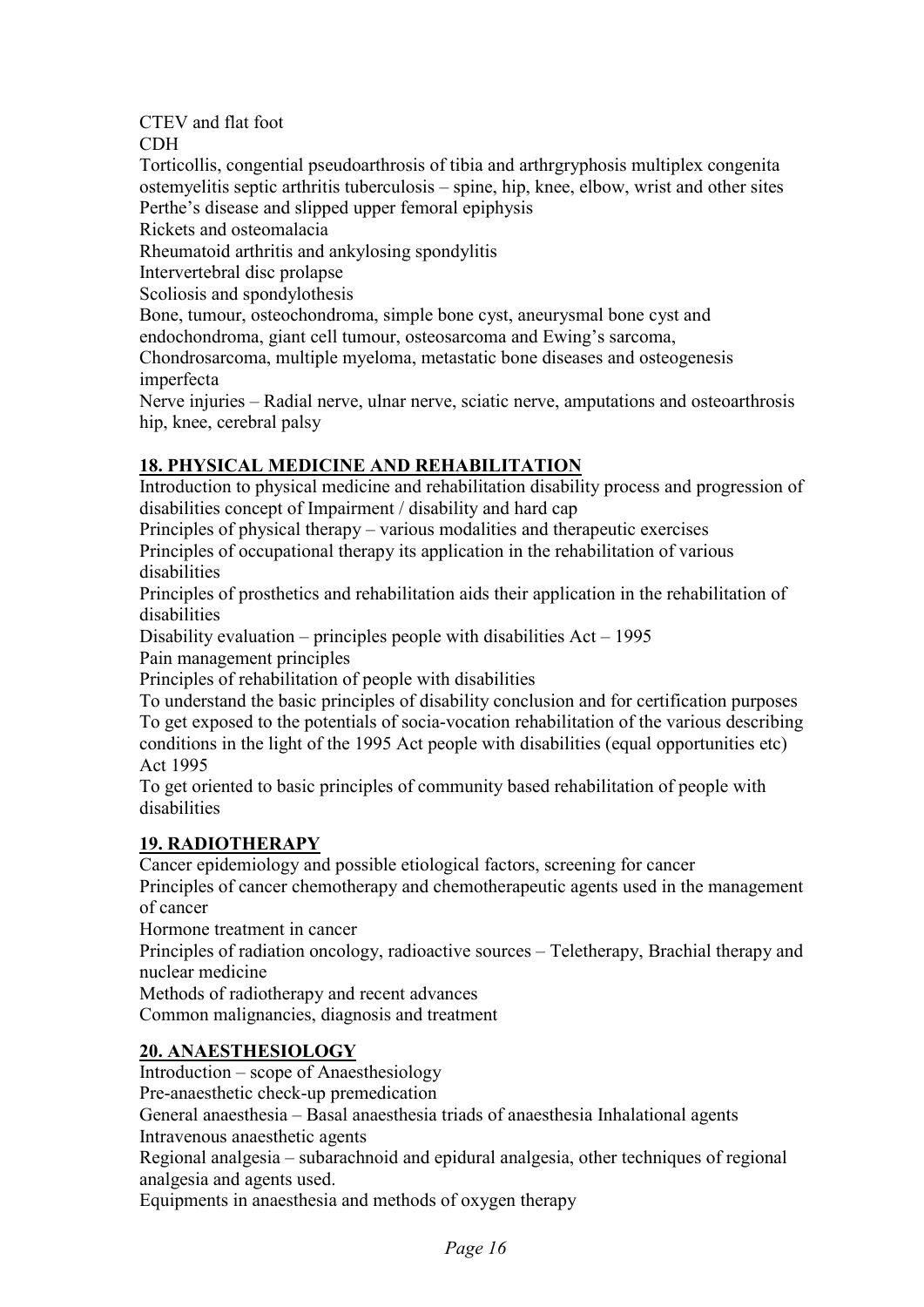Intravenous fluid therapy, intraoperative monitoring Complication in anaesthesia and post-operative period Cardio-pulmonary and cerebral resuscitation, basic cardiac life support (BCLS), advanced cardiac life support (ACLS) Methods of pain relief

## 21. PAEDIATRIC

### **Infectious diseases**

Poliomyelitis, measles, diphtheria, tetanus, childhood tuberculosis, typhoid fever, HIV infection, dengue and chikungunya, viral haemorrhagic fevers and malaria. Pertussis, mumps, rubella, influenza, H1N1, seasonal epidemics

### **Gastrointestinal tract and liver disorder**

Diarrhoeal diseases, hepatitis and hepatic failure, cirrhosis liver and portal hypertension. Helminthic infestations.

CVS - Congenital heart disease, rheumatic fever and RHD, CCF, hypertension, infective endocarditis.

Respiratory system - Childhood asthma, acute bronchiolitis, pneumonias in children suppurative lung disease, smoking and environmental pollution, Croup syndromes CNS - Cerebral palsy, mental retardation, meningitis and encephalitis, seizure disorders and febrile seizures, microcephaly and hydrocephalus, floppy infant, therapeutics Treatment of epilepsy, GBS, ADEM

Haemopoietic system - anaemia in children, bleeding disorders

Disorders of kidney - acute nephritis, nephrotic syndrome, renal failure, urinary tract infection

Endocrine disorder - diabetes mellitus, thyroid disorders, short stature and intersex, ambigous genitalia, precocious puberty

Connective tissue disorders - JRA, other vasculitis syndromes including SLE and HSP, Kawasaki disease

Malignancies in children - leukemia, lymphomas, neuroblastoma, solid tumours, CNS tumours, new born respiratory distress in newborn, perinatal diagnosis and treatment. sepsis in newborn, assessment and management of asphyxia, thermoregulation in newborn congenital malformations, disorders of gestation and low birth weight, neonatal resuscitation, neonatal jaundice, sepsis, BFHI and feeding, normal variations intrauterine infections, neonatal seizures

Behavioural problems in children - Enuresis, thumb sucking, breath holding, dvslexia, specific learning disorders, child rearing problems like infantile colic, growing pain etc Common poisoning and accidents in children - Kerosene, Dhatura, paracetamol and iron, snake bite, burns etc.

Nutrition - BFHI, IYCF Nutritional assessment, SAM, specific vitamin deficiency disorders

National programmes - IMNCI, RCH3, NRHM, Vitamin A, Iodine deficiency, IDSP, ARI, ADD, AFP & PPI

Common chromosomal disorders and genetic counselling - Down's syndrome, Turner syndrome.

Fragile X and Genetic counselling,

Innocent problems causing undue parental anxiety breath holding spell, evening colic, growing pain etc.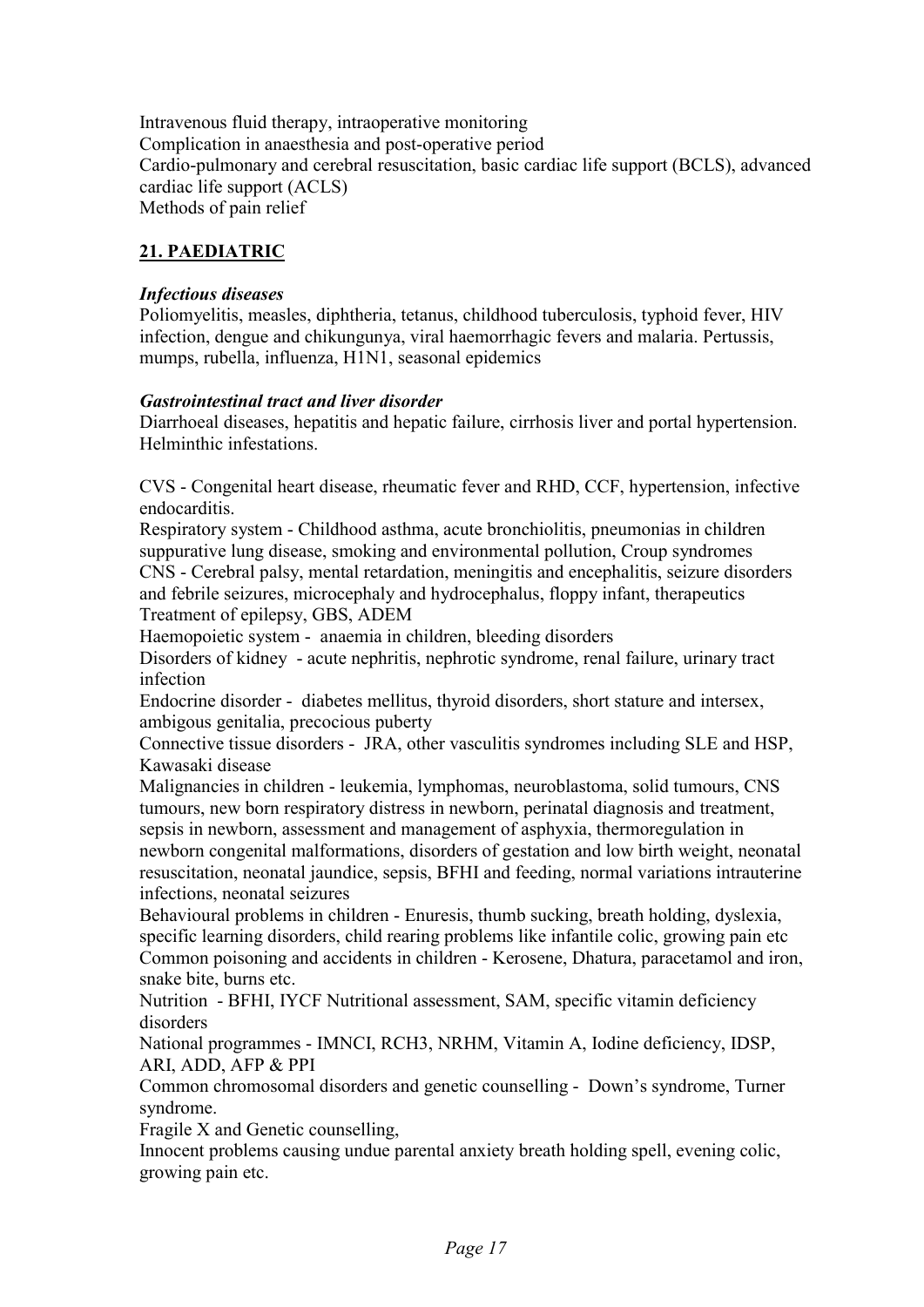## 22. OBSTETRICS AND GYNAECOLOGY

Pregnancy - Diagnosis, Clinical features, differential diagnosis, relevant tests and the principles underlying the tests Antenatal care: objectives of antenatal care routine antenatal check up, Assessment of period of gestation, obstetric examination, general examination, other system examination Clinical monitoring of maternal and fetal well being, detect abnormality Common problems in Pregnancy - Oedema, Pruritis, heart burn, piles, varicose veins, clothing and foot ware, exercise, sex, hygiene, nutrition, rest, drug in pregnancy Drugs: Immunisation, drug prescription relevant blood examination, urine examination and interpretation of the results and physiological changes in pregnancy **Ultrasound** examination Fetal surveillance Normal Labour Physiology of onset of labor, fetal skull and pelvis Mechanism of labour Labour monitoring partogram, Labour analgesia Induction of labor (various methods of induction – merits and demerits) Acceleration of labor and drugs used in labor Delivery: stages of labour, management of first of labour Management of second stage of labour (vaginal delivery with episiotomy) Management of third stage of labor: Active management of third stage of labor Prevention of PPH, Management of PPH Other complications of third stage of labor and management Abnormal labor: Hypertonic contractions, hypotonic contractions and incoordinate uterine action CPD, obstructed labour Caesarean section (indications, complications) Vaginal delivery after caesarean Abnormal presentations and management: Occipito posterior position, Breech presentation, transverse lie, brow/face presentation Abortions: Types, aetiopathology, investigations and management Recurrent pregnancy loss: causes, investigations and management Ectopic pregnancy: aetiopatholgy, early diagnosis, late diagnosis, clinical features, differential diagnosis and principles of management (conservative, medical and surgical) Trophoblastic diseases: aetiopathology, classification, clinical features, diagnosis, management, long term follow up and complications Hyperemesis gravidarum: definition. aetiopathology, clinical features advice and drug therapy Abnormal puerperium: cause clinical presentation investigations and management Abnormal pregnancy: Multiple pregnancies Intrauterine death PROM (Premature rupture of membranes) Preterm labor Post datism **IUGR** Elderly primi, grand multipara, Rh negative, Gynaecological disorders complicating pregnancy Fetus and newborn.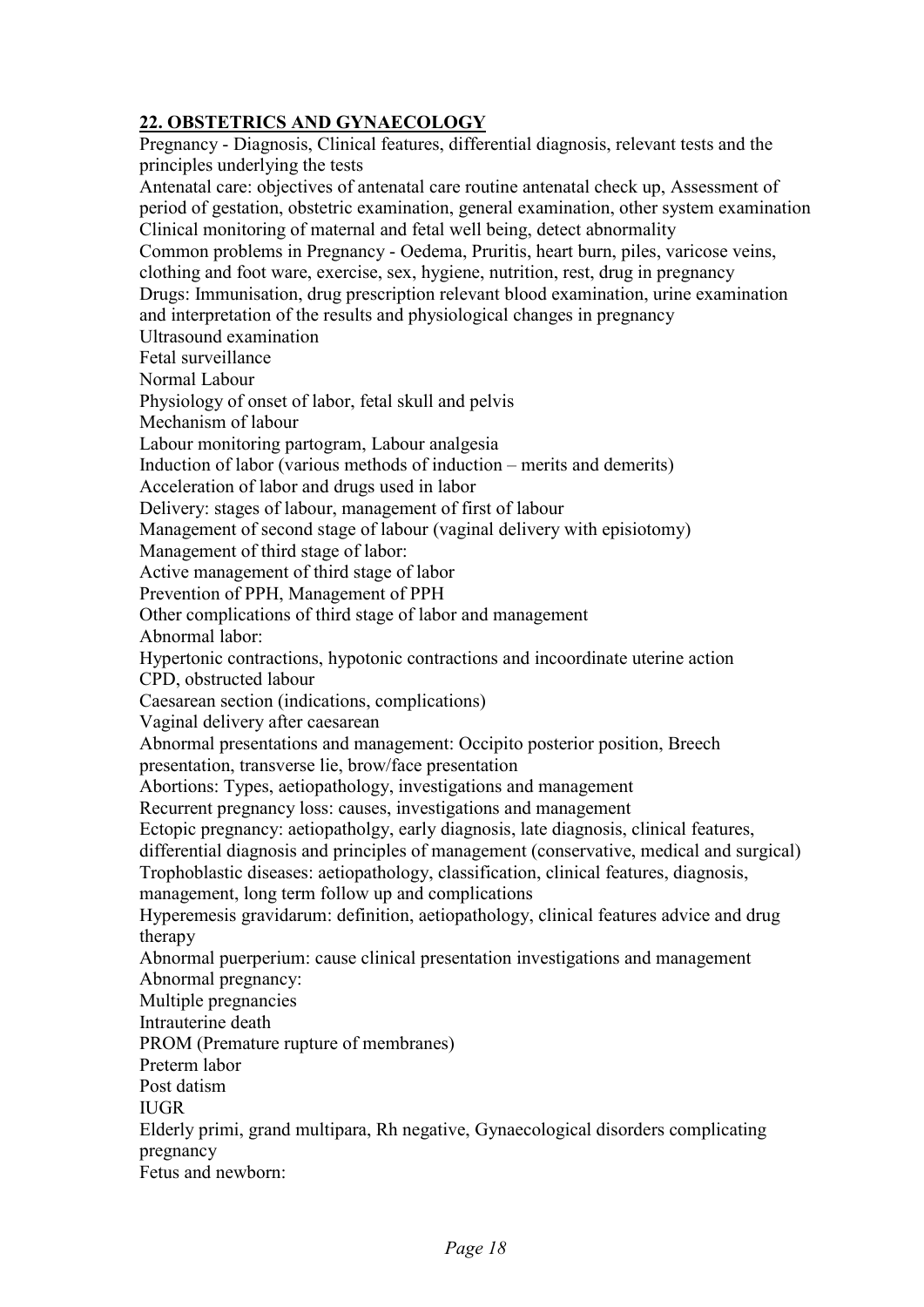Fetal distress: definition, diagnosis and management neonatal resuscitation, care of newborn, examination of newborn and identifying congenital abnormalities, jaundice in newhorn

Breast feeding

Contraception: various methods and devices, selection of patients, counselling of the Couples, follow up, side effects, complications, and failure rates

Medical termination of pregnancy:

MTP Act, Legal and ethical aspects, methods, complications and management

Operative obstetrics

Indication and steps of the procedure of episiotomy

Vacuum extraction, forceps delivery

Instrumental evacuation

Caesarean section

Assisted breech delivery, breech extraction

External cephalic version, internal podalic version

Cervical encirclage extra amniotic instillation and manual removal of placenta

Ultrasound MRI in obstetrics: diagnostic and interventional

Fetomaternal medicine: Screening for congenital abnormalities, blood tests (maternal and fetal) Amniotic fluid analysis, fetal tissue biopsy

Medical disorders in pregnancy:

Hypertensive disorders of pregnancy

Heart disease complicating pregnancy

Anaemia in pregnancy

Diabetes in pregnancy

UTI, hepatitis, TB, chest disease complicating pregnancy

Veneral disease, infections, HIV complicating pregnancy

Thyroid disorders, immunological disorders like SLE, ACLA, and thrombophilia complicating pregnancy

Jaundice in pregnancy Haemorrhage and coagulation disorders in obstetrics and immunology in pregnancy

Dummy pelvis, Mannequins resuscitation of newborn

## **Gynaecology**

Abnormal menstruation:

Normal menstrual cycle – physiology of menstruation

Abnormal menstruation – definition, classification, clinical features and principles of investigations, diagnosis and management

Amenorrhoea: Definition, classification, causes, investigations and management Dysfunctional uterine bleeding and postmenopausal bleeding: Definition, causes, investigations and management

Hormonal therapy: when to give, when not to give, type of hormones with dosage, duration of hormonal therapy, complications and contraindications for hormonal therapy Infertility: Types, definition, causes, counselling, examination of couple and essential investigations, ART: various methods of assisted reproductive techniques, setting up of ART lab

Genital injuries including fistulae: Causes, diagnosis, clinical features, and principles of management and prevention

Genital infections: STDs, PID, HIV infection and AIDS, genital TB – aetiopathology, diagnosis and principles of management

Neoplasms of genital tract – Benign and malignant, aetiopathology, clinical feature, diagnosis, principles of management and cancer screening and preventive aspects